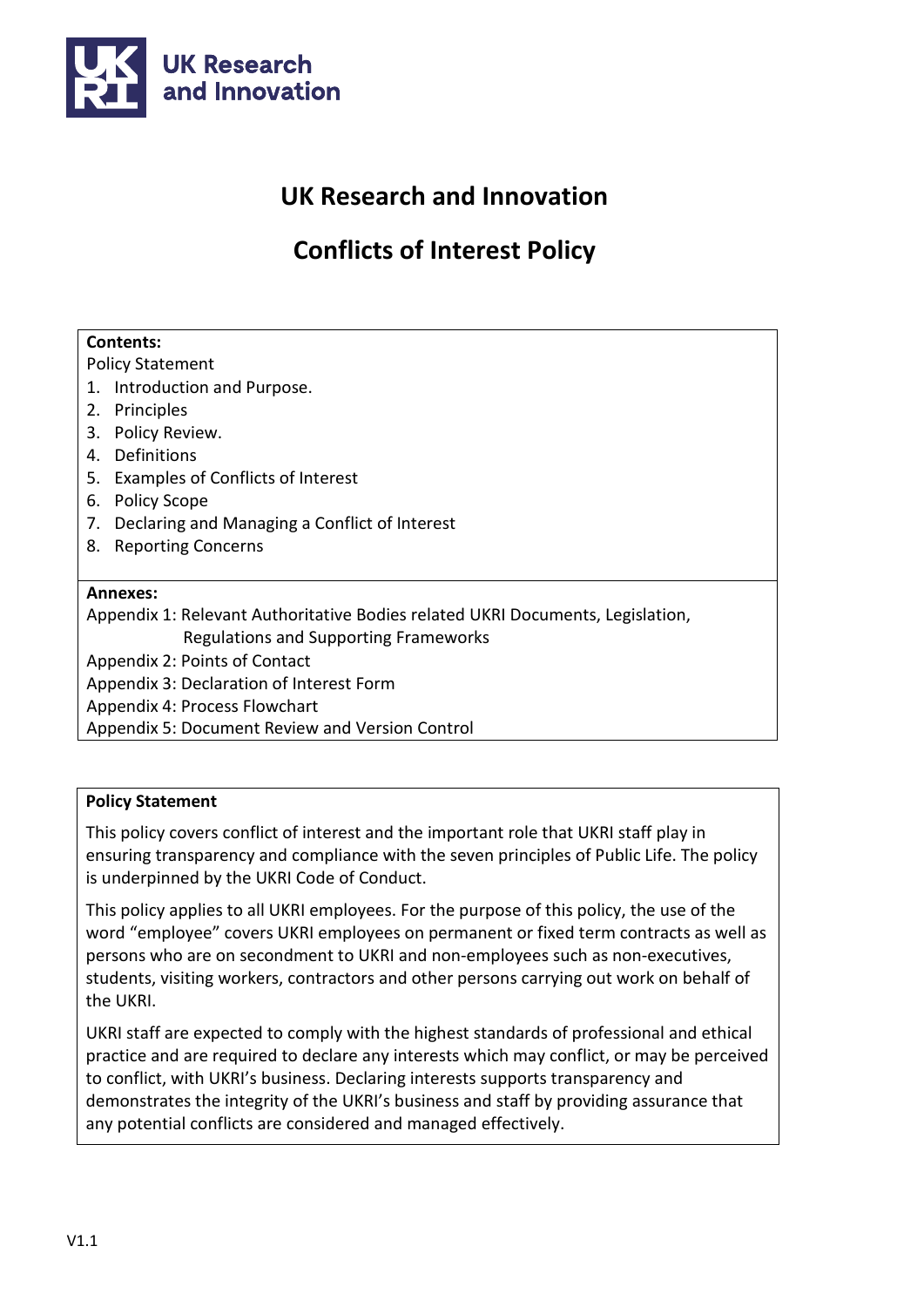# **UK Research** and Innovation

This policy is fully endorsed by the UKRI Chief Executive and the Audit, Risk, Assurance and Performance Committee. Adherence will ensure that UKRI activities are compliant with legal and ethical requirements and related policies (e.g. whistleblowing).

#### **1. Introduction and Purpose.**

- 1.1 Good governance in public sector organisations recognises the need for arrangements for preventing, countering and dealing with potential conflicts of interest. UKRI has no reason to believe that conflicts of interest undermine decision making but UKRI must be vigilant about the risk and have appropriate policies and plans in place.
- 1.2 It is important in this context that we guard against the perception of impropriety as well as the reality. The purpose of this policy is to ensure that all staff are aware of their responsibilities to declare potential conflicts of interest.

#### **2. Principles**

- 2.1 UKRI is committed to establishing and applying appropriate standards of regularity and propriety and requires all employees at all times to act honestly and with integrity and to safeguard the public resources for which they are responsible. UKRI Board members, Committee members, Council Committee and Panel members and employees arerequired to conduct themselves in accordance with the UKRI Code of Conduct Policy.
- 2.2 Our approach is underpinned by the Seven Principles identified by the Committee on Standards in Public Life.

#### **Selflessness**

Holders of public office should act solely in terms of the public interest.

#### **Integrity**

Holders of public office must avoid placing themselves under any obligation to people or organisations that might try inappropriately to influence them in their work. They should not act or take decisions in order to gain financial or other material benefits for themselves, their family, or their friends. They must declare and resolve any interests and relationships.

#### **Objectivity**

Holders of public office must act and take decisions impartially, fairly and on merit, using the best evidence and without discrimination or bias.

#### **Accountability**

Holders of public office are accountable to the public for their decisions and actions and must submit themselves to the scrutiny necessary to ensure this.

#### **Openness**

Holders of public office should act and take decisions in an open and transparent manner. Information should not be withheld from the public unless there are clear and lawful reasons for so doing.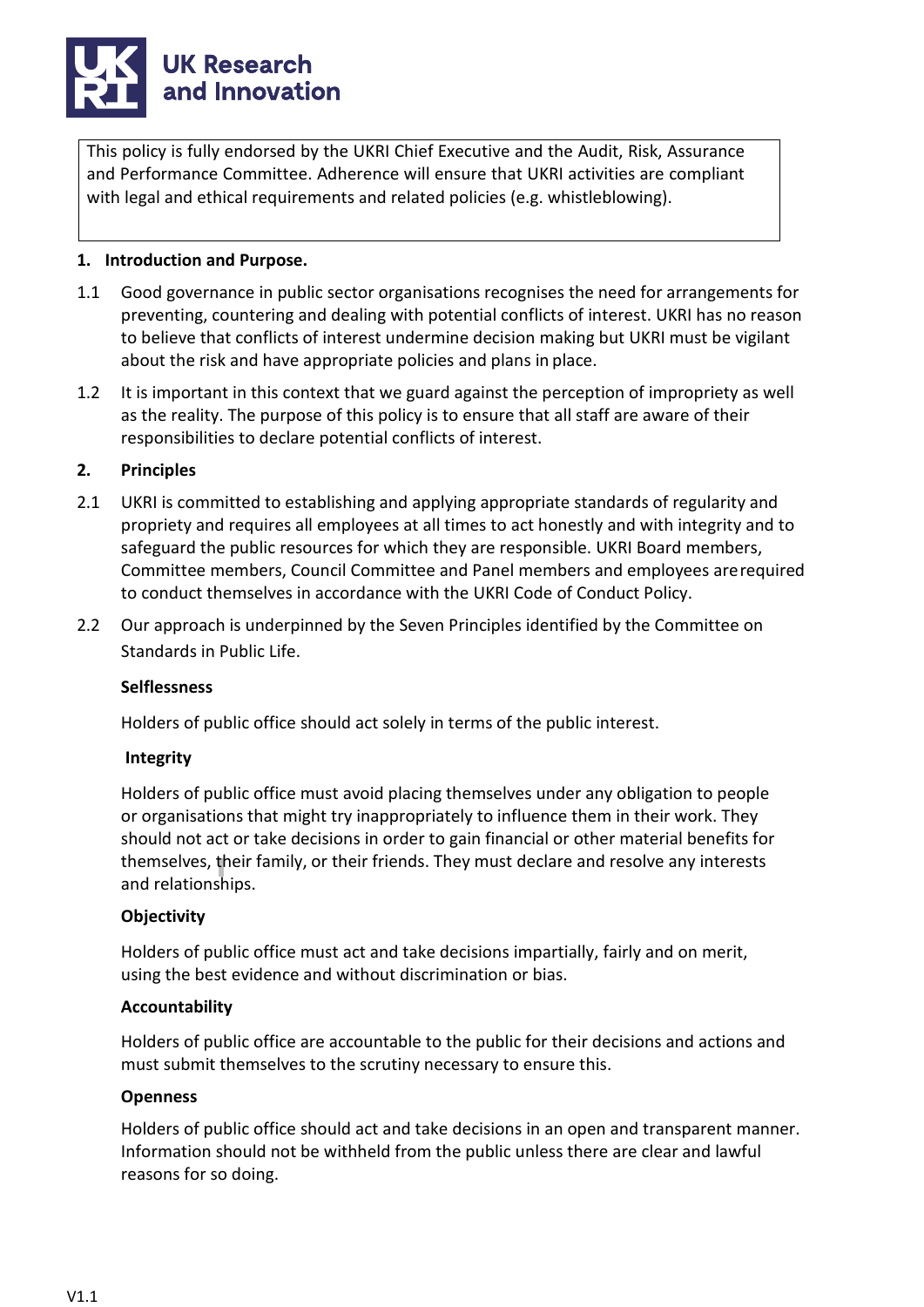

#### **Honesty**

Holders of public office should be truthful.

#### **Leadership**

Holders of public office should exhibit these principles in their own behaviour. They should actively promote and robustly support the principles and be willing to challenge poor behaviour wherever it occurs.

- 2.3 Any private, personal or commercial interests which give rise to such a conflict of interest must be recognised, disclosed appropriately and either eliminated or properlymanaged.
- 2.4 In particular, UKRI recognises that members of its Board and Councils are likely to have significant employment or other roles at businesses/organisations which may receive funding or other support from UKRI.

#### **3. Policy Review.**

3.1 This policy will be reviewed every two years to incorporate any legislative change. Trade Unions and Staff Representatives may request that the policy is reviewed.

#### **4. Definitions**

4.1 UKRI defines a conflict of interest as a set of circumstances that creates a risk that an individual's ability to apply judgement or act in one role is, or could be, impairedor influenced by a secondary interest. Even a perception of competing interests, impaired judgement or undue influence may be damaging to UKRI's reputation.

These conflicts can lead to actual or potential fraud, bribery or corruption, which are defined by the UK Government as;

- o Fraud A false representation, or failure to disclose that is dishonest, or the abuse of position with the intention to cause financial gain or loss (as set out in the Fraud Act 2006).
- o Bribery The offering, promising or giving of a financial or other advantage to induce or reward improper performance and/or the request, or receipt of such an advantage. It includes the corporate offence of failing to prevent bribery (as set out in the Bribery Act 2010).
- $\circ$  Corruption The abuse of a public or private office for personal gain. The active or passive misuse of the powers of public officials, appointed or elected, for private financial or other benefits (as set out in the OECD glossary of international standards in criminal law).

Generally, conflicts might occur if individuals have for example

- a direct or indirect financial interest
- non-financial or personal interests
- competing loyalties between an organisation they owe a primary duty to and/or some other person or entity
- 4.2 Any private, personal or commercial interests which give rise to (or could be perceived to give rise to) such a conflict of interest must be recognised, disclosed appropriately and either eliminated or properly managed. Reporting, recording and managing potential conflicts effectively protects staff and can help to generate public trust andconfidence.

#### **5. Examples of Conflicts of Interest**

Outlined below are examples of a range of situations where there could be (or could be perceived to be) a conflict of interest:

5.1 **Financial Interests** – An individual may receive a direct financial benefit from the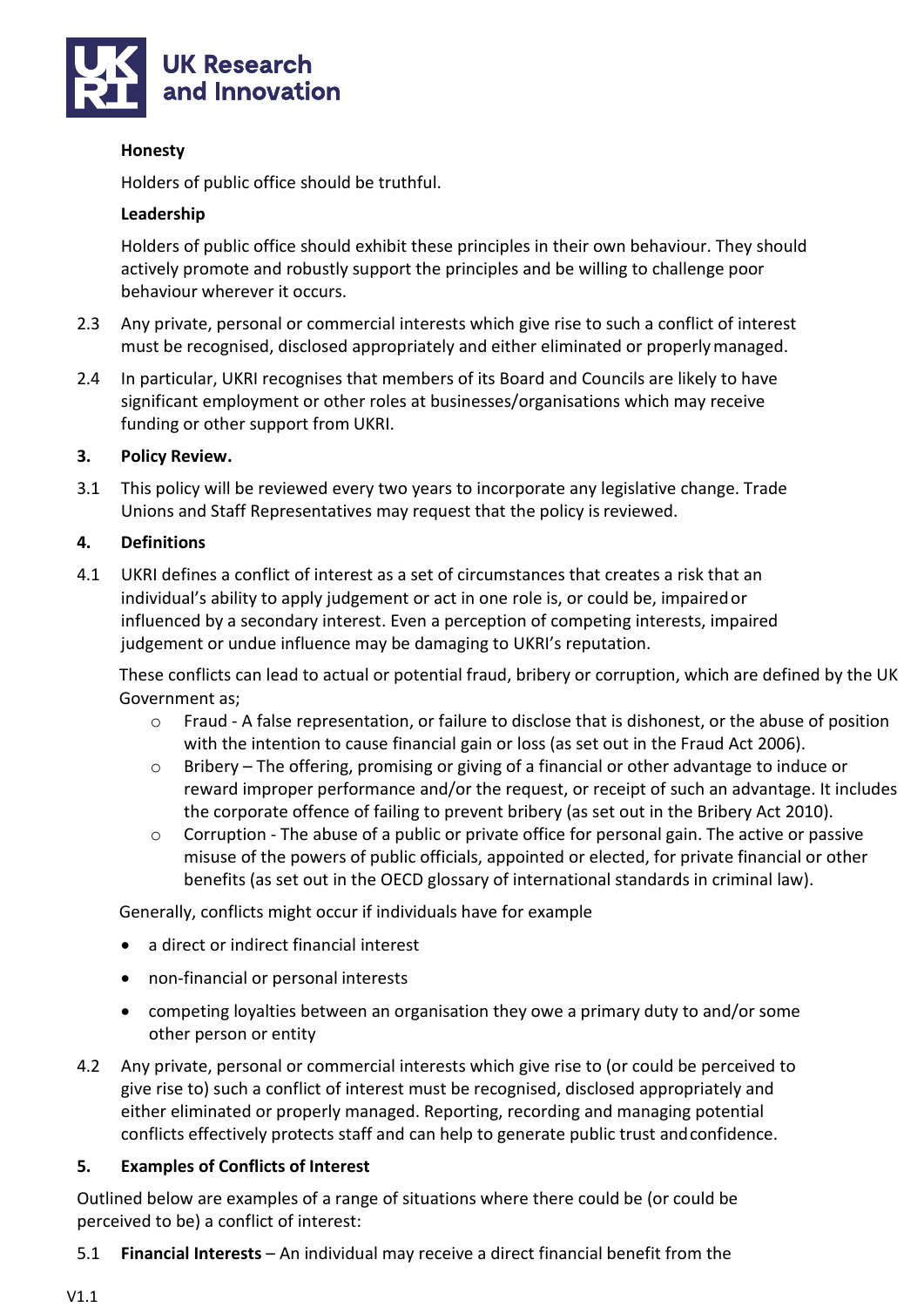

consequences of the awarding of funding, e.g.;

- a director, including a non-executive director, or senior employee in an organisation which is doing, or which is likely, in receipt of funding or possibly seeking to obtain funding;
- a shareholder (or someone with similar ownership interests), a partner or owner of a private or not-for-profit company which is, or is likely to seek, or obtain funding;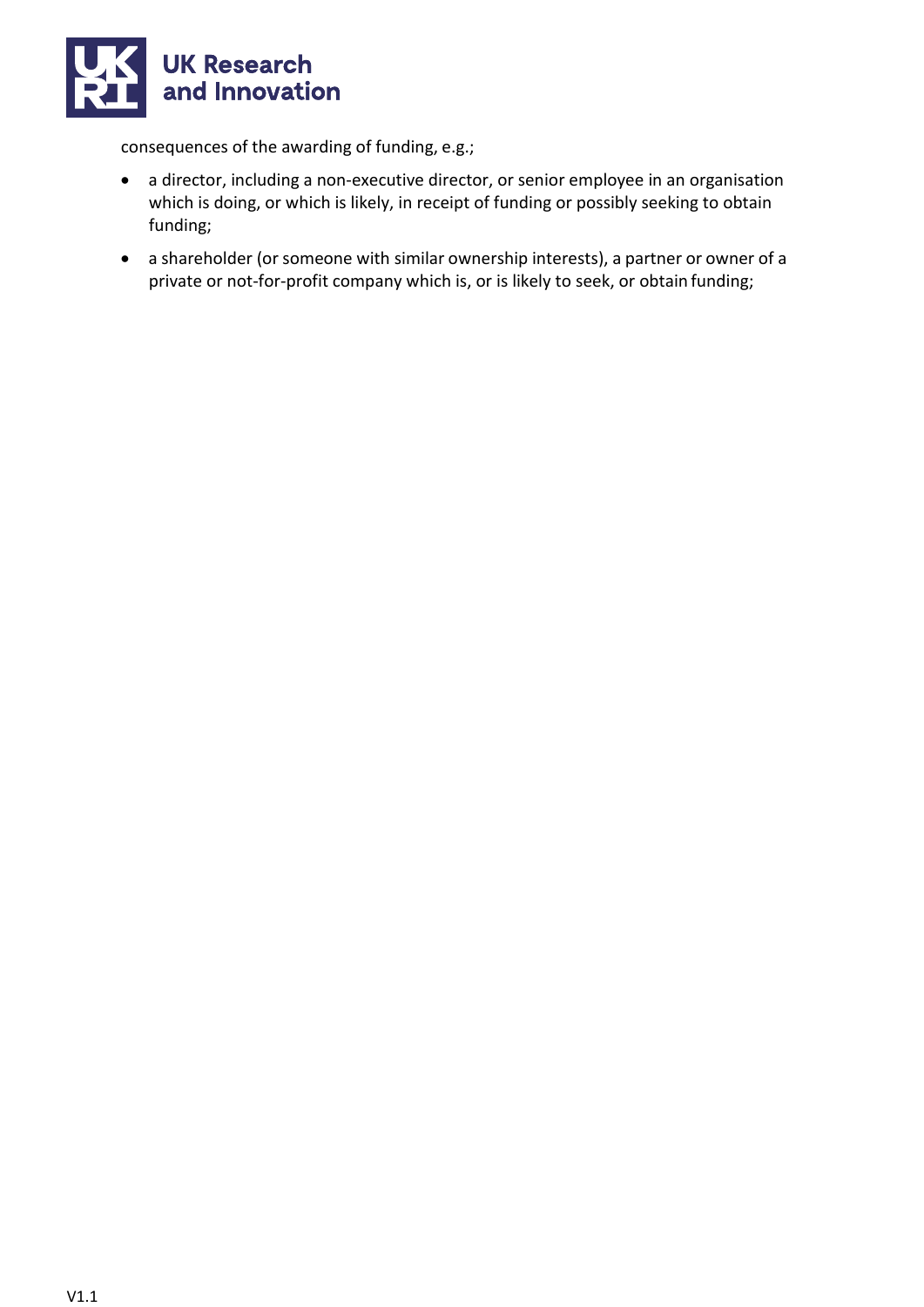

- a shareholder or UKRI related start up;
- a management consultant for a business/individual;
- in receipt of secondary income from a business/individual;
- in receipt of any payments (for example honoraria, one-off payments, day allowances or travel or subsistence) from an organisation possibly seeking to obtain funding.
- 5.2 **indirect financial interests**  this is where an employee has a close association with an individual who has a financial interest, a non-financial professional interest or a nonfinancial personal interest in a commissioning decision (as those categories are described above) for example:
	- spouse / partner;
	- close relative (e.g., parent, grandparent, child, grandchild or sibling);
	- close friend;
	- business partner;
	- a financial relationship (e.g. pension) with a business/individual seeking to obtain funding.
- 5.3 **Non-financial Professional Interest**  This is where an individual may obtain a non-financial professional benefit from the consequences of a funding award, such as increasing their professional reputation or status or promoting their professional career. This may, for example, include situations where the individual is:
	- an advocate for a particular group; or
	- a member of a particular specialist professional body.
- 5.4 **Non-financial personal interests**  This is where an individual may benefit personally in ways which are not directly linked to their professional career and do not give rise to a direct financial benefit. This could include, for example, where the individual is:
	- a voluntary sector champion for business/individual;
	- a volunteer for business/individual; or
	- a member of a lobby or pressure group with an interest research or development
- 5.5 **Indirect interests**  This is where an individual has a close association with an individual who has a financial interest, a non-financial professional interest or a non-financial personal interest in a commissioning decision (as those categories are described above) for example, a:
	- spouse / partner;
	- close relative (e.g., parent, grandparent, child, grandchild or sibling);
	- close friend; or
	- business partner.
- **6. Policy Scope**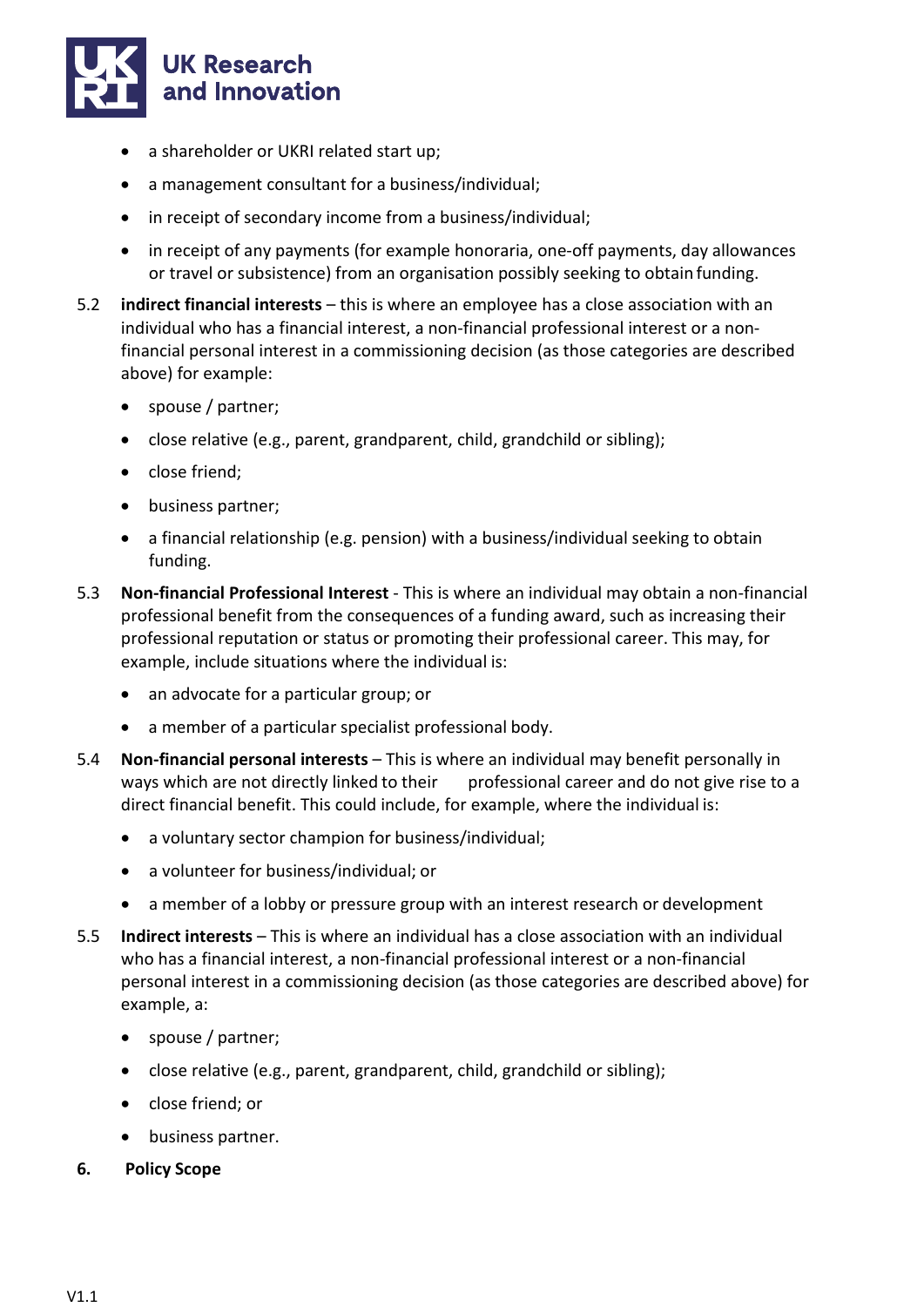

- 6.1 This policy supplements other policies relating to regularity and proprietary (e.g. Counter Fraud and Bribery Policy). The policy also covers overseas activities as well as activities within the UK, particularly in cases of overseas funding where new relationships are being pursued and developed.
- 6.2 This policy covers the actions of any person acting on behalf of UKRI (Associated Person as defined by the Bribery Act).

#### **7. Declaring**

- 7.1 With the formation of UKRI on 1 April 2018 the following shall be required to review existing disclosures and update as appropriate (see process at Annex 5):
	- Non-executives, including members of the UKRI Board, associated Committees and Councils. This will be facilitated by the relevant secretariat;
	- UKRI Executive Committee members (all declarations will be published along with Board Members);
	- All staff in band H and above
	- Others in positions of significant financial control or high-risk activities (staff involved in peer reviews, funders panels, funding decisions and working directly with procurement and contract management).
- 7.2 The following procedures for declaring/ managing conflicts of interest will apply andwill remain until such time as the UKRI Central Services assumes responsibility.
	- each Council or UKRI Central Services directorate will be responsible for recording, reviewing, managing and mitigating conflicts of interest within their respective teams;
	- each Council or UKRI central services directorate will submit a record to the UKRI Deputy Director, Governance, Assurance, Risk and Information Governance (DD GARI). These should be submitted;
		- o annually
		- by exception when there are new appointments or new conflicts
	- Research England and the UKRI Central Services will adopt and record within the EPSRC register.
- 7.3 UKRI will manage the process in three stages:
	- disclosure;
	- evaluation; and
	- investigation and action
- 7.4 UKRI will take a proportionate approach to managing conflicts of interest. It recognises that the development of relationships with outside bodies is often beneficial to both the organisation and the individual. Each set of circumstances will therefore be evaluated by the DD GARI according to the risk presented to UKRI and the likelihood that an individual's decisions or actions could be influenced by outside interests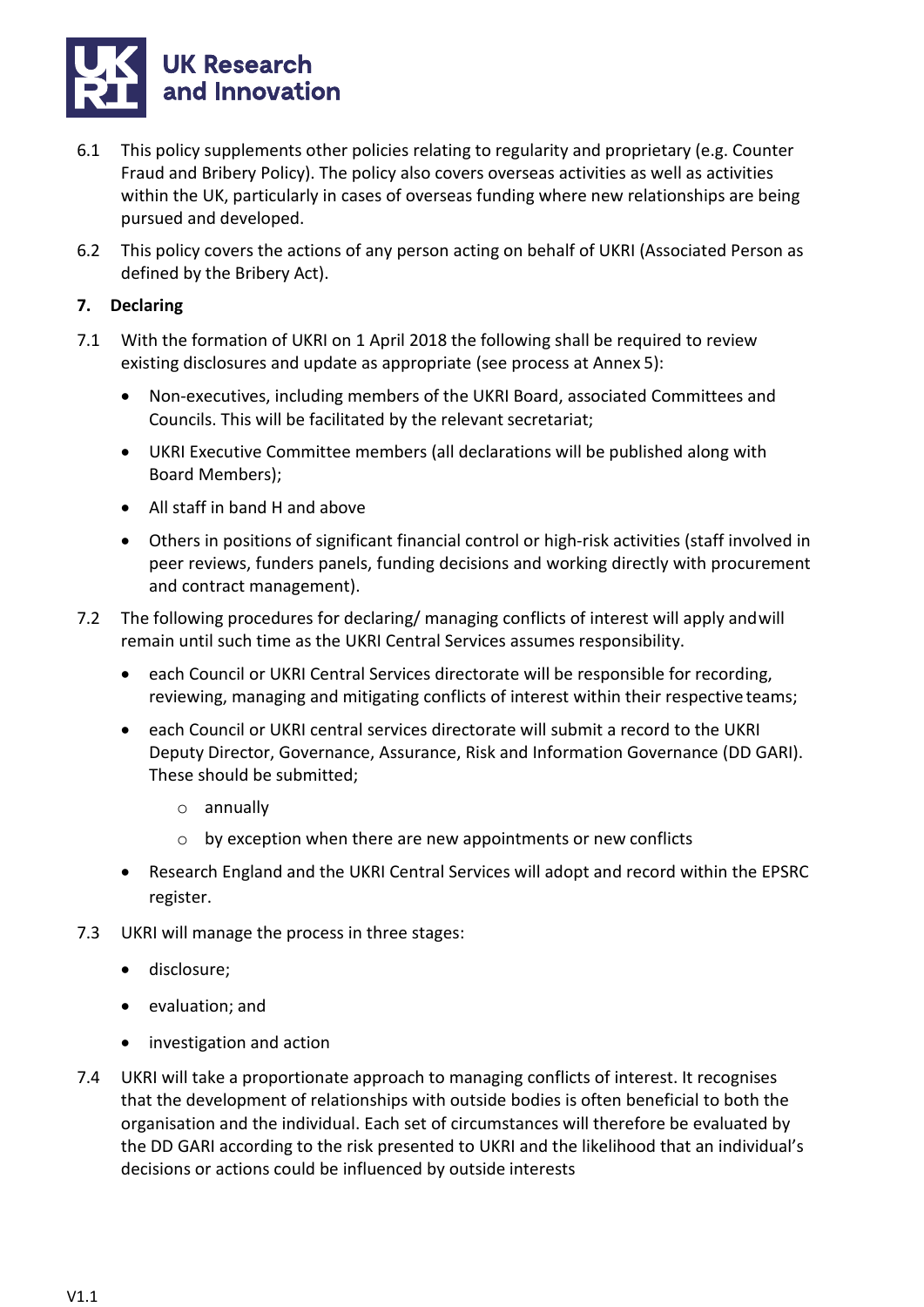

- 7.5 At the beginning of each financial year those identified above (in section 7.1) are required to complete a Declaration of Interest form (see Appendix 3). This process is managed by the DD GARI who is responsible for maintaining a register of interests. The declaration form is attached at Appendix 4. UKRI will work towards the adoption of a common online system for the management of all declarations.
- 7.6 UKRI will publish (make available on the UKRI web site) all declaration of interests of all Board members, Executive Committee members and Council members.
- 7.7 Any interests declared, and actions identified to manage any conflicts, will be revisited regularly, at least annually by the Head of Governance Risk Assurance and Information. More frequent updates may be requested as necessary in particular where impacted events occur e.g. renewal of contracts. Copies of registers will be retained for reference purposes.
- 7.8 Interests should be declared as they arise and updated as they change. In general, only current interests need to be declared. Interests can be removed from the register when they cease to have any effect or influence. However, occasionally past interests may be perceived to influence present behaviour and a continued declaration of a past interest might be appropriate. A review of any such interests will be carried out by the DDGARI.
	- Conflicts of interests should be declared and managed during critical decision-making meetings and these should be documented in minutes and relevant updates made to the declaration form.
- 7.9 All declarations of interests will be reviewed and evaluated by the DD GARI to identify those of a possibly high-risk nature. Principal matters to be considered in the evaluation include:
	- the likelihood that an individual's judgement or actions in his/her UKRI role could be influenced by the outside interest;
	- the risk that UKRI's reputation could be damaged by the outside interest; and
	- such evaluations in relation to Senior Managers and Executives will be carried out in consultation with the UKRI Chief Finance Officer or Executive Chairs asappropriate.
	- for the purpose of this policy, Senior Manager is defined as Band 2 or Band F or G as appropriate to their current employment.
- 7.10 When a declaration is considered to identify a high-risk conflict of interest UKRI will carry out further investigations to determine the exact nature of the relationship and its impact on UKRI's operations and reputation. Such investigations might include:
	- discussions with the individual concerned;
	- requests for further information on the nature of the relationship; and
	- review of UKRI's financial and business relationship with the third party;
	- records updated by an amendment to the Declaration form and mitigating actions.
- 7.11 UKRI reserves the right to take any reasonable action in response to the investigation but actions following evaluation and investigation may include: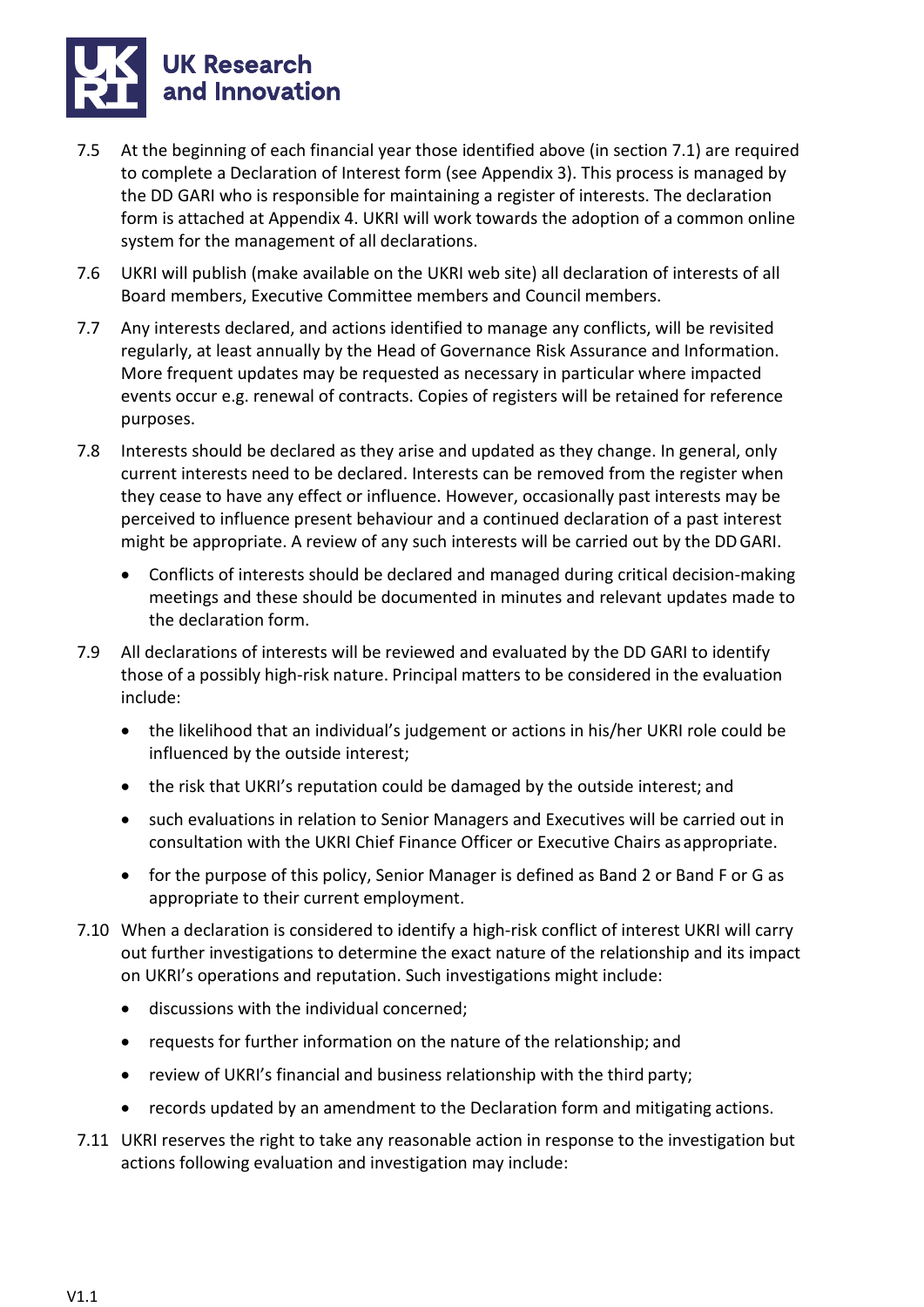

- agreement that the relationship presents no risk to UKRI and may therefore continue;
- ensuring that the individual has no part in discussions or funding decisions about the third party;
- requiring the individual to give up the relationship with the third party; and
- terminating or amending any affected grant or contractual relationship.

#### **8. Reporting Concerns**

- 8.1 Staff should report any concerns to their line manager, in accordance with the UKRI Fraud and Bribery policy. Issues that should be reported include:
	- a potential conflict that has not been declared; or
	- any conflicts where it is suspected of an undue influence over management decisions.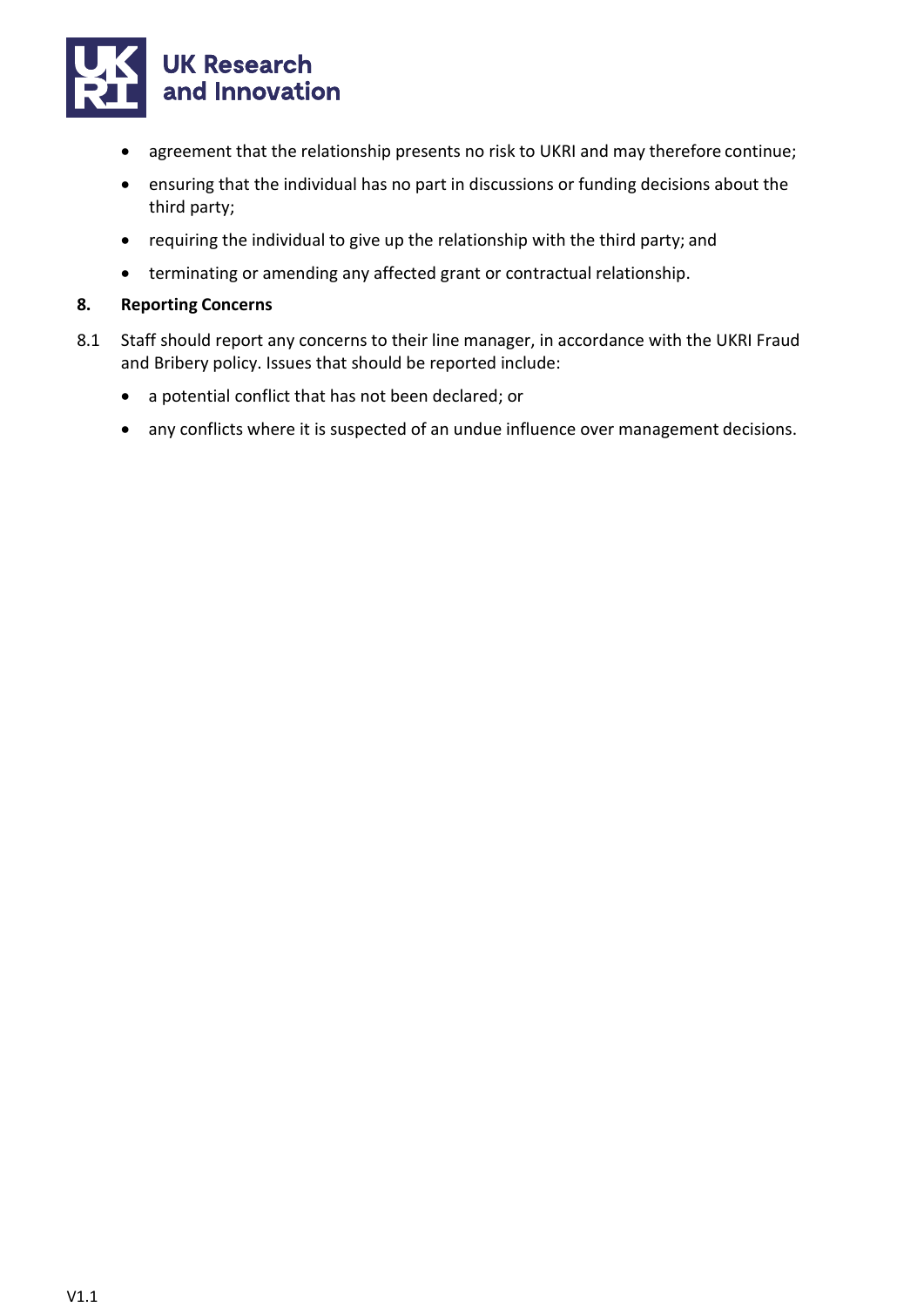

**Appendix 1 Relevant Authoritative Bodies related UKRI Documents, Legislation, Regulations and Supporting Frameworks.**

#### **Authoritative Bodies**

| Department for             | Supports the scientific community and funds UKRI |
|----------------------------|--------------------------------------------------|
| Business, Energy and       | activities.                                      |
| Industrial Strategy (BEIS) |                                                  |

#### **Related Documents**

| The Fraud Act 2006                  | http://www.legislation.gov.uk/ukpga/2006/35/contents           |
|-------------------------------------|----------------------------------------------------------------|
| The Bribery Act 2010                | http://www.legislation.gov.uk/ukpga/2010/23/contents           |
| <b>Managing Public Money</b>        | https://www.gov.uk/government/publications/managing            |
|                                     | -public-money                                                  |
| <b>UKRI Code of Conduct</b>         | https://www.ukri.org/wp-content/uploads/2020/10/UKRI-          |
|                                     | 081020-CodeOfConduct.pdf                                       |
| <b>UKRI Disciplinary Policy</b>     | https://webarchive.nationalarchives.gov.uk/20191202150704/h    |
|                                     | ttps://www.ukri.org/files/termsconditions/rcukukriterms/discip |
|                                     | linary-pdf/                                                    |
| <b>UKRI Whistleblowing</b>          | https://www.ukri.org/wp-content/uploads/2020/11/UKRI-          |
| Policy                              | 171120-WhistleblowingPolicyDec19.pdf                           |
| <b>UKRI Fraud and Bribery</b>       | https://www.ukri.org/wp-                                       |
| Policy                              | content/uploads/2020/10/UKRI-081020-                           |
|                                     | CounterFraudAndBriberyPolicy.pdf                               |
| <b>UKRI Gifts &amp; Hospitality</b> | https://www.ukri.org/wp-content/uploads/2020/10/UKRI-          |
| Policy                              | 081020-GiftsAndHospitalityPolicyDec19.pdf                      |
| <b>Cabinet Office Counter</b>       | https://www.gov.uk/government/groups/counter-fraud-            |
| Fraud Framework                     | standards-and-profession#our-framework                         |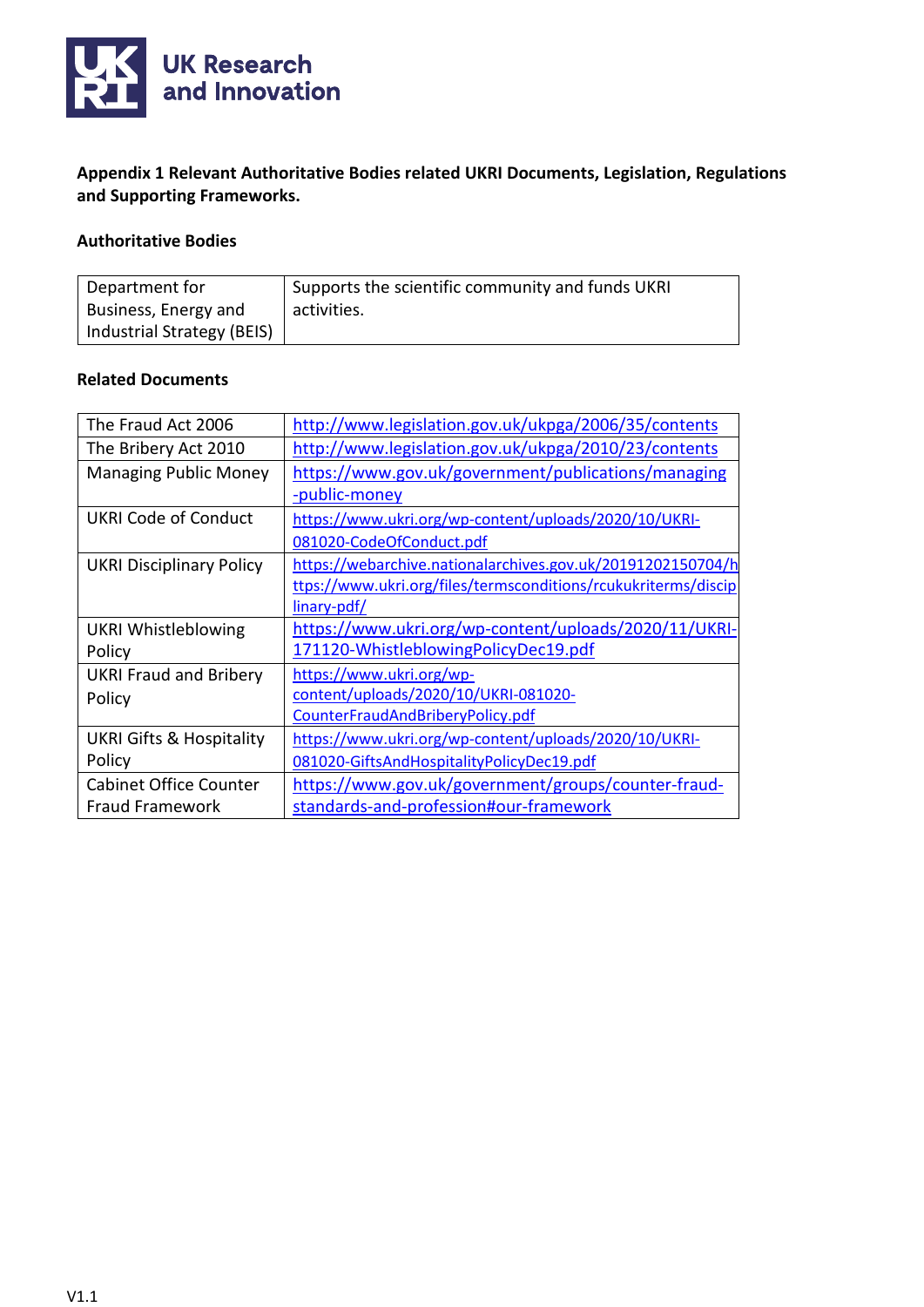

## **Appendix 2: Points of Contact**

| <b>Name</b>         | <b>Role</b>                       | <b>E-Mail</b>                     |
|---------------------|-----------------------------------|-----------------------------------|
| Siobhan Peters      | <b>UKRI Chief Finance Officer</b> | Siobhan.Peters@ukri.org           |
| Rod Viggers         | <b>Head of Governance</b>         | Rod.viggers@ukri.org              |
|                     |                                   |                                   |
| Fraud Line          | Alternative method of reporting   | reportfraud@ukri.org              |
| <b>Action Fraud</b> | Reporting body of fraud referrals | http://www.actionfraud.police.uk/ |
|                     |                                   | contact-us                        |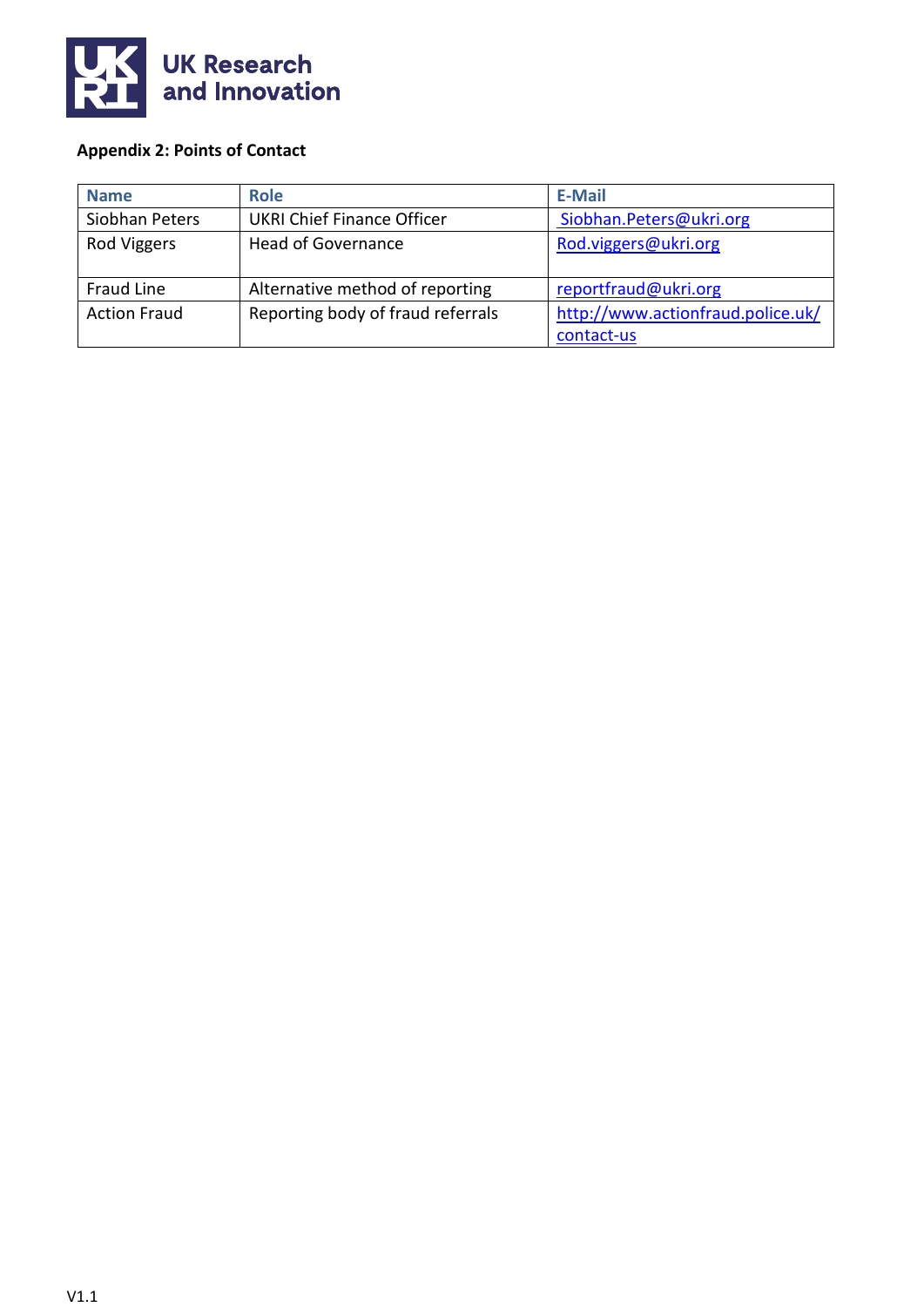

## **Appendix 3: Declaration of Interest Form**

*(There is more detail on the categories in sections 4 and 5 of the policy)*

| <b>Name</b>                                                                                                                | <b>Details</b> |
|----------------------------------------------------------------------------------------------------------------------------|----------------|
| Primary Role/Post with UKRI                                                                                                |                |
| Other Roles/Services provided to UKRI in<br>addition to primary role                                                       |                |
| Professional memberships or affiliations                                                                                   |                |
| Appointments, Employment, Directorships<br>and consultancies with other organisations                                      |                |
| Roles in organisations receiving UKRI support<br>where you receive Remuneration/Benefits in<br>kind/other income received. |                |
| Unremunerated involvement with relevant<br>bodies                                                                          |                |
| Direct investments (shareholdings,<br>dependencies and/or other financial<br>interests)                                    |                |
| Direct investments in organisations receiving<br>UKRI funding and/or support                                               |                |
| Financial, pecuniary and non-financial links of<br>close family members in above areas                                     |                |

I confirm that this is an accurate declaration of my outside interests and those of close family. I understand that failing to make an accurate declaration may be treated as a disciplinary matter by UKRI or lead to termination of my contract with UKRI.

Signature………………………………………………….……………. Date………………………………………….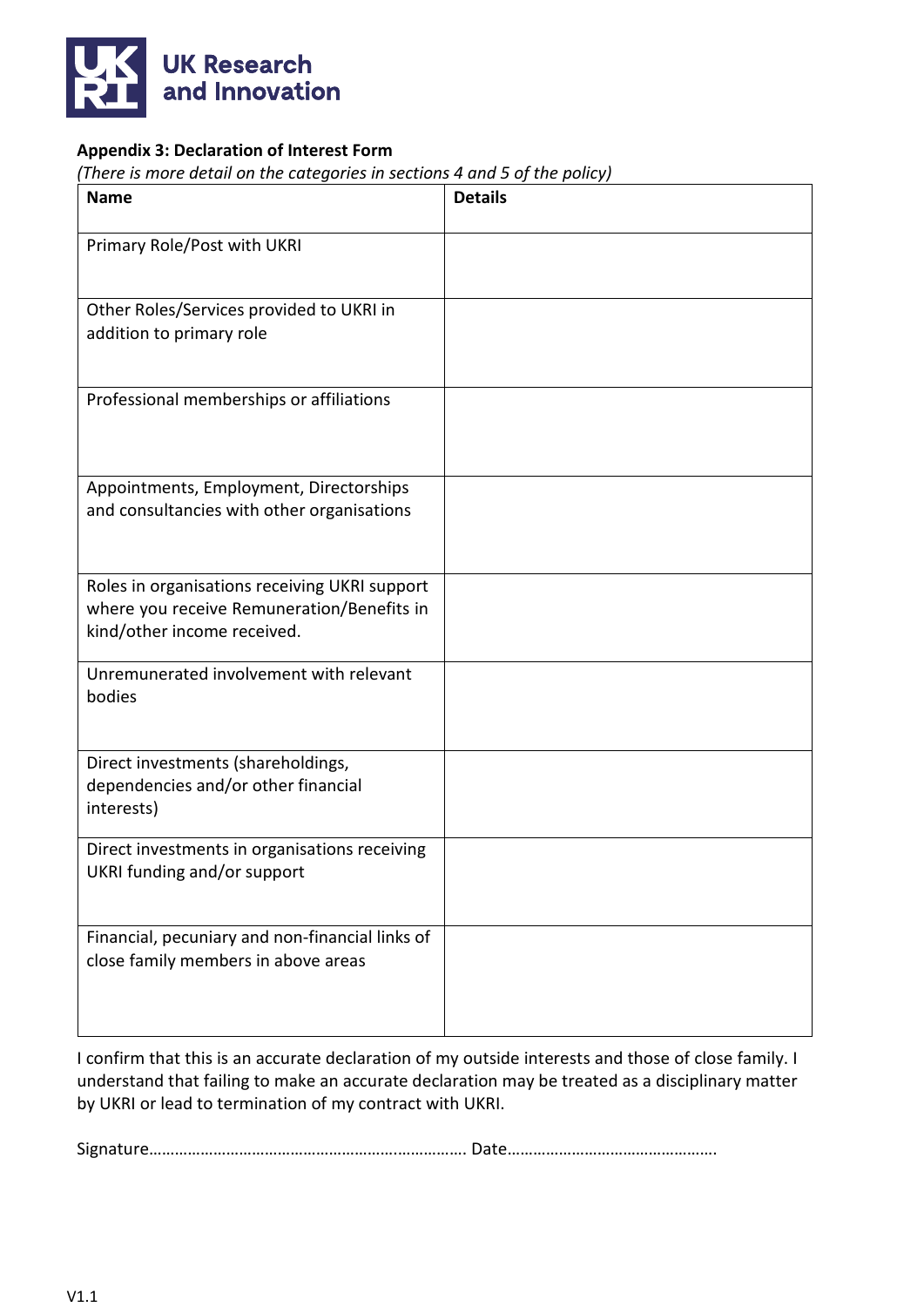

#### Line manager<sup>1</sup> assessment:

#### I have assessed the impact of the declared conflicts and taken the following mitigation action:

| Conflict of Interest | Mitigating action (where appropriate) |
|----------------------|---------------------------------------|
|                      |                                       |
|                      |                                       |
|                      |                                       |
|                      |                                       |
|                      |                                       |
|                      |                                       |
|                      |                                       |
|                      |                                       |
|                      |                                       |
|                      |                                       |
|                      |                                       |
|                      |                                       |

**Signature……………………………………............................................……**

**Print Name ………..……..................................................………. Date………………………………………….**

**Line manager, secretariat or CEO (as appropriate) to scan and send the completed form to [Conflictsofinterest@ukri.org.](mailto:Conflictsofinterest@ukri.org)**

 $1$  Line manager:

a. Non-executives refer to the chair of the relevant board/committee.

b. CEO refer to Chair of UKRI Board.

c. Executive Chairs refer to Council SIM.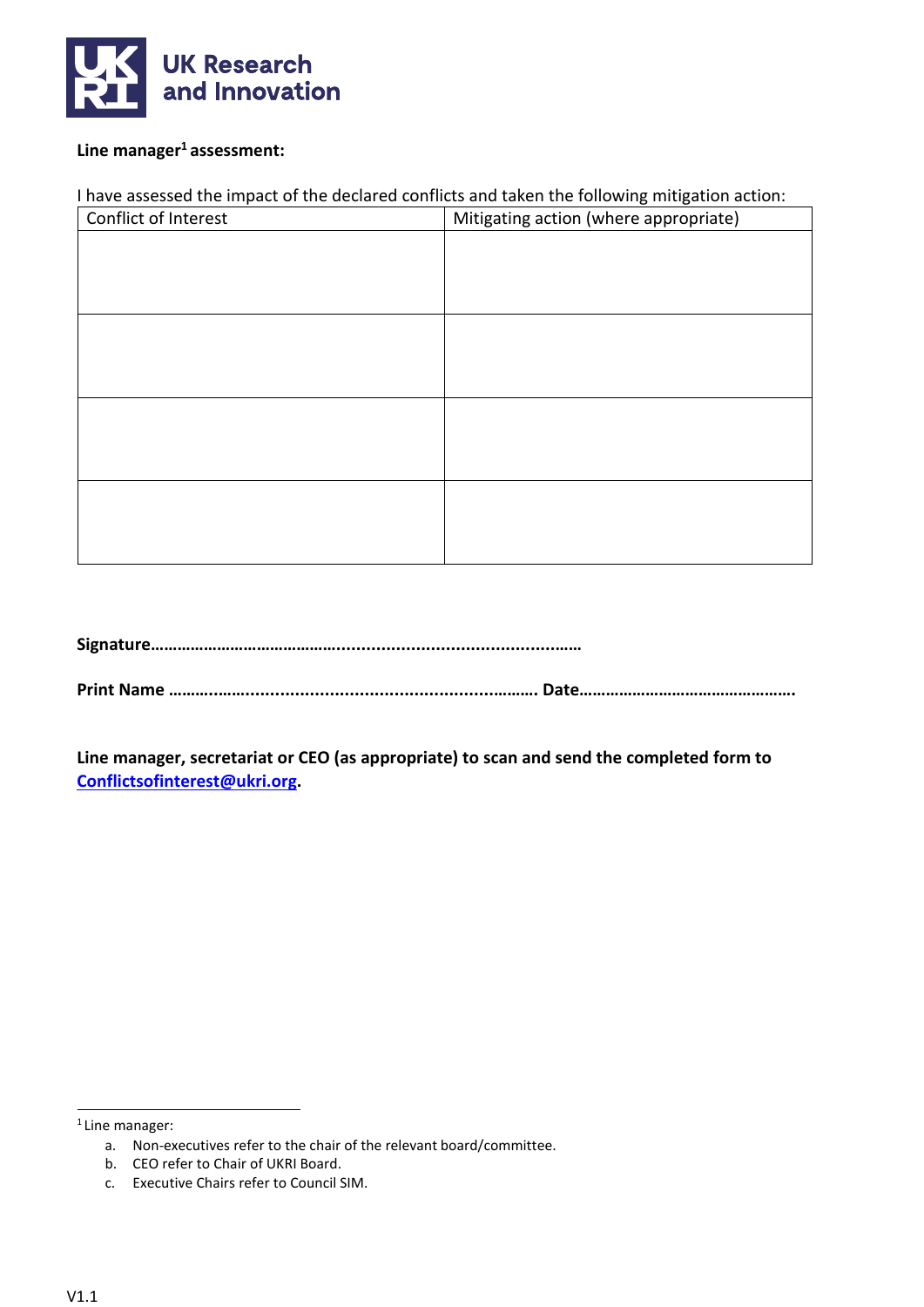

**Appendix 4: Process Flowchart**